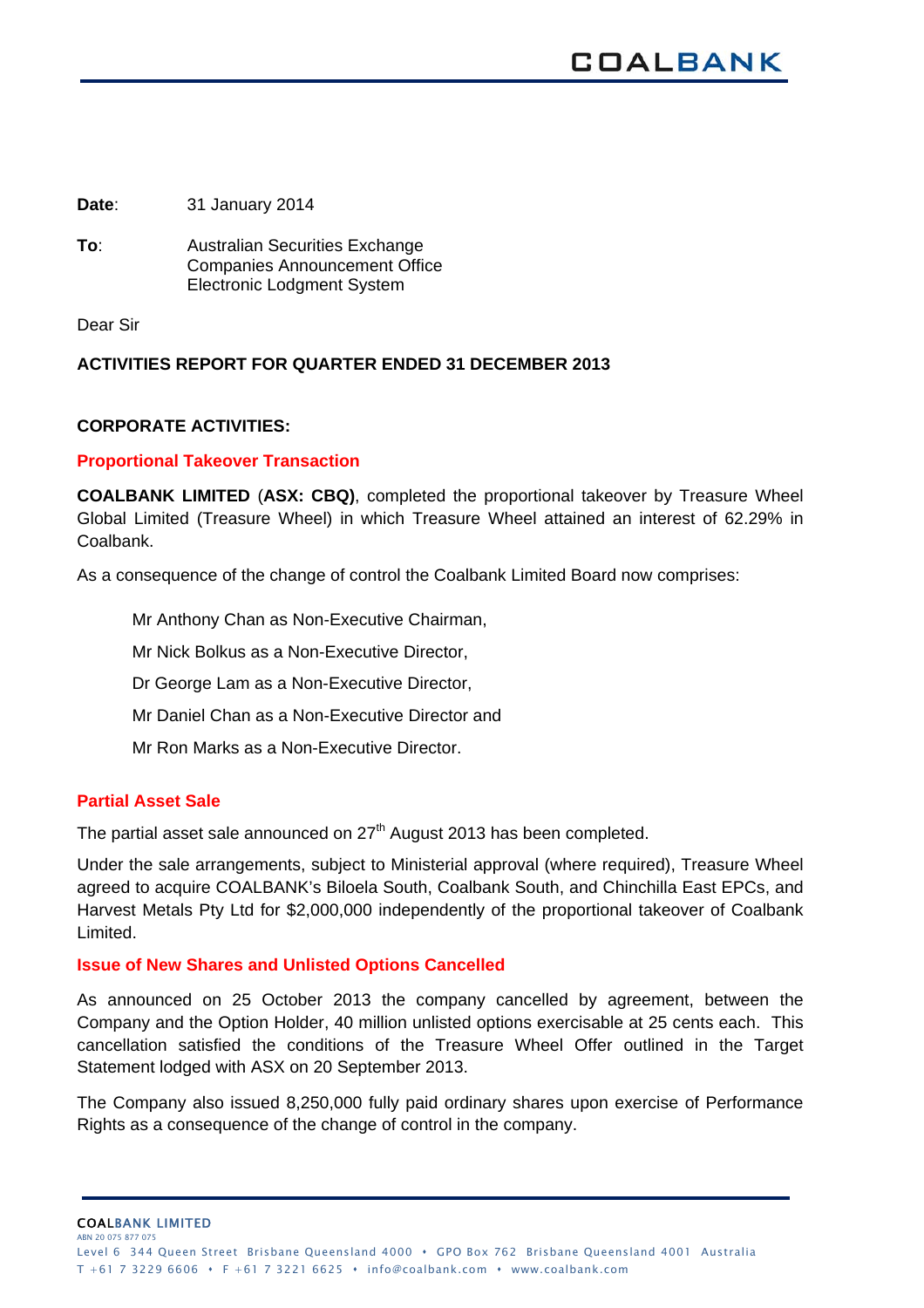# **Strategic Direction**

On 13 November 2013 COALBANK provided an update on the Company's strategic direction following the announcement of the successful proportional takeover offer by Treasure Wheel. As previously announced, this change-of-control provides shareholders and new investors with the opportunity to participate in the Company's future.

Treasure Wheel's parent company, Loyal Strategic Investment Limited has experience of successfully sourcing and trading Australian coal into China. The principals of Loyal Strategic also have significant business networks within China, Hong Kong and Macau, together with well-established relationships with trade and investment financiers and coal users. With this valuable combination of experience in coal trading and business and finance networks in China, the new controlling shareholder of COALBANK has advised its intention to pursue a dual strategy for COALBANK focusing on:

- 1. **Coal procurement and trading** to pursue short-to-medium term revenue opportunities; and
- 2. **Exploration and development** of existing and new coal projects for the creation of longer-term shareholder value.

This dual strategy provides a long-term solution for building shareholder wealth by introducing new revenue opportunities. A more detailed strategic approach is expected to be refined over coming months as the Company's exploration portfolio is reviewed and as the Company explores new opportunities for coal trading and long term off-take with third-party producers.

In this regard, COALBANK welcomes expressions of interest from both thermal and metallurgical coal producers to discuss possible future business.

# **Executive Appointments**

On 2 December 2013 the Company announced the appointment of a new Chief Executive Officer, Mr Andrew Fogg.

With his accounting and tax background and wealth of managerial experience, he is looking forward to managing the day to day affairs of the business to enable it to move forward and grow.

Mr Fogg's remuneration package has now been finalized and will consist of a base salary of \$190,000 p.a. plus proposed incentives consisting of 5 million Performance Rights, the issue of which will be subject to shareholder approval.

Mr Bruce Patrick, who has been Chief Executive Officer of Coalbank since 30 August 2011, continues to provide his services to the company in the role of Chief Operating Officer.

COALBANK LIMITED ABN 20 075 877 07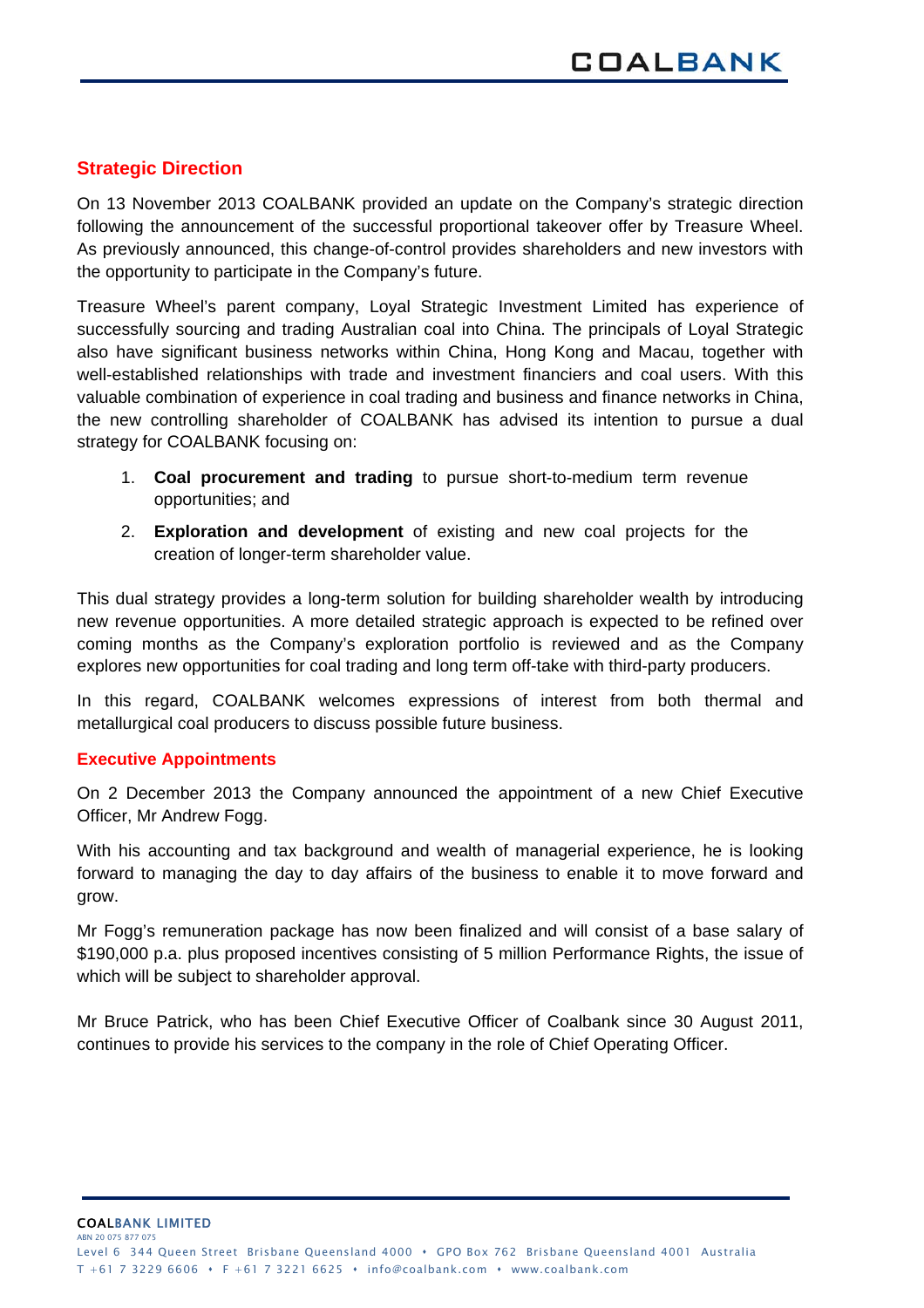# **ACTIVITIES RELATED TO ENERGY PROJECTS:**

#### **Coal Projects - Tenement Portfolio Update**

#### **Mining tenements held at the end of the quarter and their location**

With the completion of the sale of COALBANK's Biloela South, Coalbank South, and Chinchilla East EPCs, and Harvest Metals Pty Ltd to Treasure Wheel COALBANK now holds a portfolio of 31 granted EPCs.

| <b>TENEMENT HOLDINGS 31 DECEMBER 2013</b> |                                |                 |                     |  |  |  |  |
|-------------------------------------------|--------------------------------|-----------------|---------------------|--|--|--|--|
| <b>TENEMENT</b>                           | <b>PROJECT NAME</b>            | <b>INTEREST</b> | <b>COMMENT</b>      |  |  |  |  |
| <b>EPC 1484</b>                           | <b>AUGATHELLA NORTH EAST</b>   | 100%            | <b>GRANTED</b>      |  |  |  |  |
| EPC 1621                                  | TAMBO SOUTH EAST GAP           | 100%            | <b>GRANTED</b>      |  |  |  |  |
| <b>EPC 1784</b>                           | WAROONGA                       | 100%            | GRANTED             |  |  |  |  |
| EPC 1800                                  | <b>MARANOA RIVER</b>           | 100%            | <b>GRANTED</b>      |  |  |  |  |
| EPC 1719                                  | BARCOO RIVER-BLACKALL RAIL     | 100%            | GRANTED             |  |  |  |  |
| EPC 1482                                  | <b>AUGATHELLA EAST 2</b>       | 100%            | <b>GRANTED</b>      |  |  |  |  |
| EPC 1697                                  | ALPHA RAIL                     | 100%            | <b>GRANTED</b>      |  |  |  |  |
| EPC 1624                                  | <b>MORVEN NORTH EAST</b>       | 100%            | <b>GRANTED</b>      |  |  |  |  |
| EPC 1632                                  | <b>TAMBO</b>                   | 100%            | <b>GRANTED</b>      |  |  |  |  |
| EPC 1633                                  | <b>AUGATHELLA SOUTH EAST 1</b> | 100%            | <b>GRANTED</b>      |  |  |  |  |
| EPC 1776                                  | <b>UPPER SURAT EAST 1</b>      | 100%            | GRANTED             |  |  |  |  |
| EPC 1777                                  | <b>UPPER SURAT EAST 2</b>      | 100%            | <b>GRANTED</b>      |  |  |  |  |
| EPC 1794                                  | <b>MORVEN NORTH</b>            | 100%            | <b>GRANTED</b>      |  |  |  |  |
| EPC 1644                                  | <b>AUGATHELLA SOUTH EAST 2</b> | 100%            | <b>GRANTED</b>      |  |  |  |  |
| EPC 1789                                  | MUCKADILLA NORTH EAST          | 100%            | <b>GRANTED</b>      |  |  |  |  |
| EPC 1795                                  | ROMA NORTH WEST                | 100%            | GRANTED             |  |  |  |  |
| <b>EPC 1788</b>                           | <b>MUCKADILLA NORTH</b>        | 100%            | GRANTED             |  |  |  |  |
| EPC 1786                                  | <b>DUBYDILLA</b>               | 100%            | <b>GRANTED</b>      |  |  |  |  |
| EPC 1993                                  | <b>BLACKALL SOUTH CORNER</b>   | 100%            | <b>GRANTED</b>      |  |  |  |  |
| <b>EPC 1623</b>                           | <b>BYMOUNT WEST</b>            | 100%            | <b>GRANTED</b>      |  |  |  |  |
| EPC 1481                                  | <b>AUGATHELLA EAST 1</b>       | 100%            | <b>GRANTED</b>      |  |  |  |  |
| EPC 1625                                  | <b>ALPHA SOUTH WEST 2</b>      | 100%            | <b>GRANTED</b>      |  |  |  |  |
| EPC1414                                   | <b>MARANOA RIVER</b>           | 100%            | <b>GRANTED</b>      |  |  |  |  |
| EPC1415                                   | WARREGO                        | 100%            | <b>GRANTED</b>      |  |  |  |  |
| EPC1418                                   | <b>TAMBO EAST 2</b>            | 100%            | GRANTED             |  |  |  |  |
| EPC1417                                   | <b>TAMBO EAST1</b>             | 100%            | <b>GRANTED</b>      |  |  |  |  |
| EPC1622                                   | <b>ALPHA SOUTH WEST 1</b>      | 100%            | GRANTED             |  |  |  |  |
| EPC1524                                   | <b>MORETON SOUTH</b>           | 100%            | <b>GRANTED</b>      |  |  |  |  |
| <b>EPC 2239</b>                           | <b>COAL CREEK</b>              | 100%            | GRANTED             |  |  |  |  |
| EPC1249                                   | <b>RATHDOWNEY</b>              | 100%            | RENEWAL IN PROGRESS |  |  |  |  |
| EPC2376                                   | <b>WALLOON WEST</b>            | 100%            | <b>GRANTED</b>      |  |  |  |  |